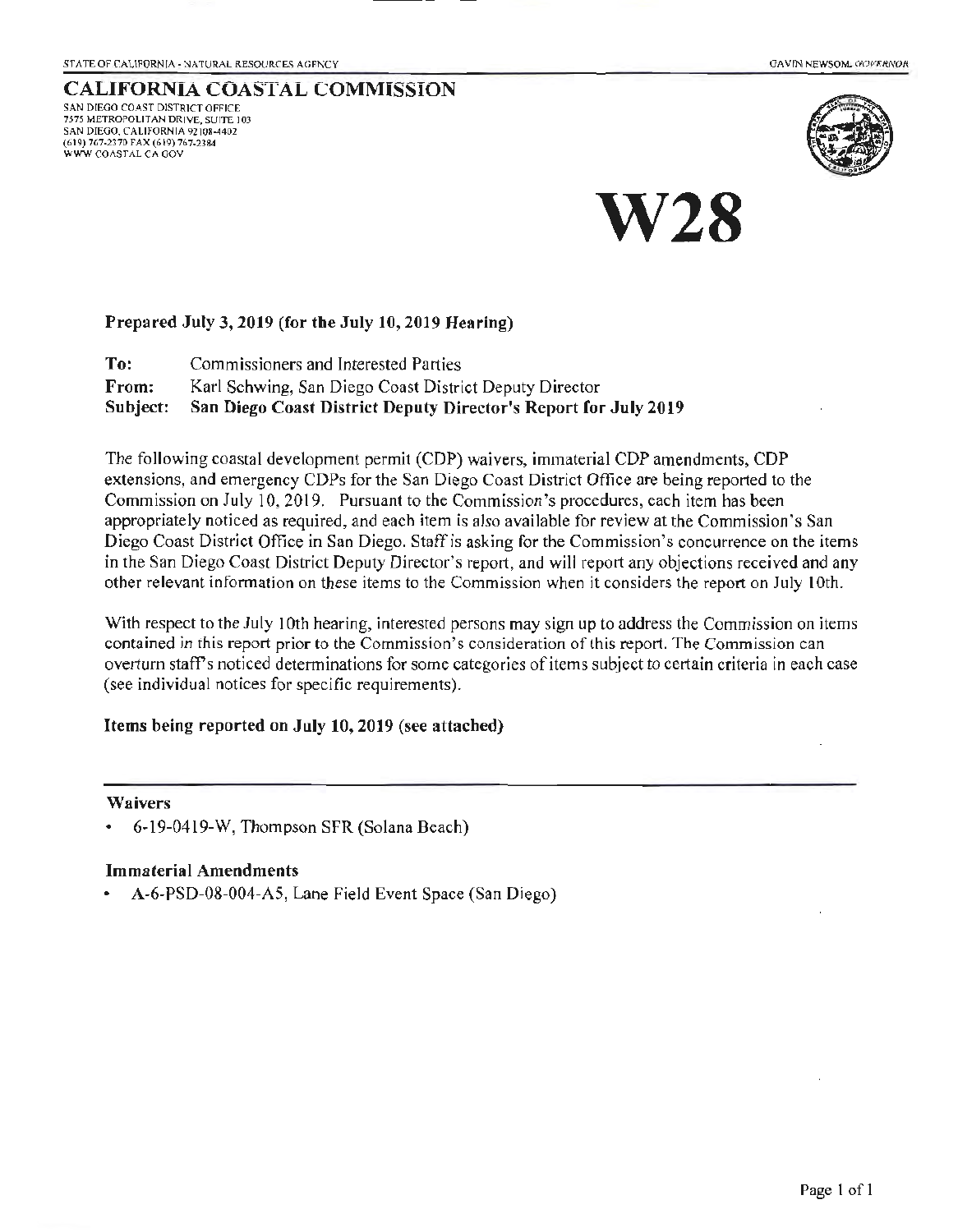GAVIN NEWSOM. GOVERNO!

## CALIFORNIA COASTAL COMMISSION SAN DIEGO COAST DISTRICT OFFICE<br>7575 METROPOLITAN DRIVE, SUITE 103 SAN DIEGO, CALIFORNIA 92108-4402<br>PH (619) 767-2370 - FAX (619) 767-2,184 WWW.COASTAL.CA.GOV



 $\frac{1}{2}$ 

June 28, 2019

## Coastal Development Permit De Minimis Waiver Coastal Act Section 30624.7

Based on the project plans and information provided in your permit application for the development described below, the Executive Director of the Coastal Commission hereby waives the requirement for a Coastal Development Permit pursuant to Section 13238.1, Title 14, California Code of Regulations. If, at a later date, this information is found to be incorrect or the plans revised, this decision will become invalid; and, any development occurring must cease until a coastal development permit is obtained or any discrepancy is resolved in writing.

Waiver: 6-1 9-0419-W

Applicant: Scott & Jackie Thompson

Location: 221 North Acacia Ave, Solana Beach (San Diego County) (APN: 263-332-06)

Proposed Development: Demolition of a 772 sq. ft. one-story single-family residence with an attached 203 sq. ft. one-car garage, and construction of a new 2,000 sq. ft. two-story single-family residence with attached decks and an attached 396 sq. ft. garage on a 4,000 sq. ft. lot. Hardscaping improvements.

Rationale: The proposed project is located within an established residential neighborhood consisting of single-family residences similar in size and scale to the proposed development; therefore, the project will not be out of character with the existing community. The development will not block any public views and adequate parking will be provided. The project is consistent with the zoning and plan designations for the City of Solana Beach and its certified Land Use Plan, as well as all applicable Chapter 3 policies of the Coastal Act, and no adverse impacts to coastal resources are anticipated.

This waiver will not become effective until reported to the Commission at its July 2019 meeting and the site of the proposed development has been appropriately noticed, pursuant to 13054(b) of the Califomia Code of Regulations. The Notice of Pending Permit shall remain posted at the site until the waiver has been validated and no less than seven days prior to the Commission hearing. If four (4) Commissioners object to this waiver of permit requirements, a coastal development permit will be required.

Sincerely,

John Ainsworth Executive Director

Stephanie Leach

Stephanie Leach Coastal Program Analyst

cc: File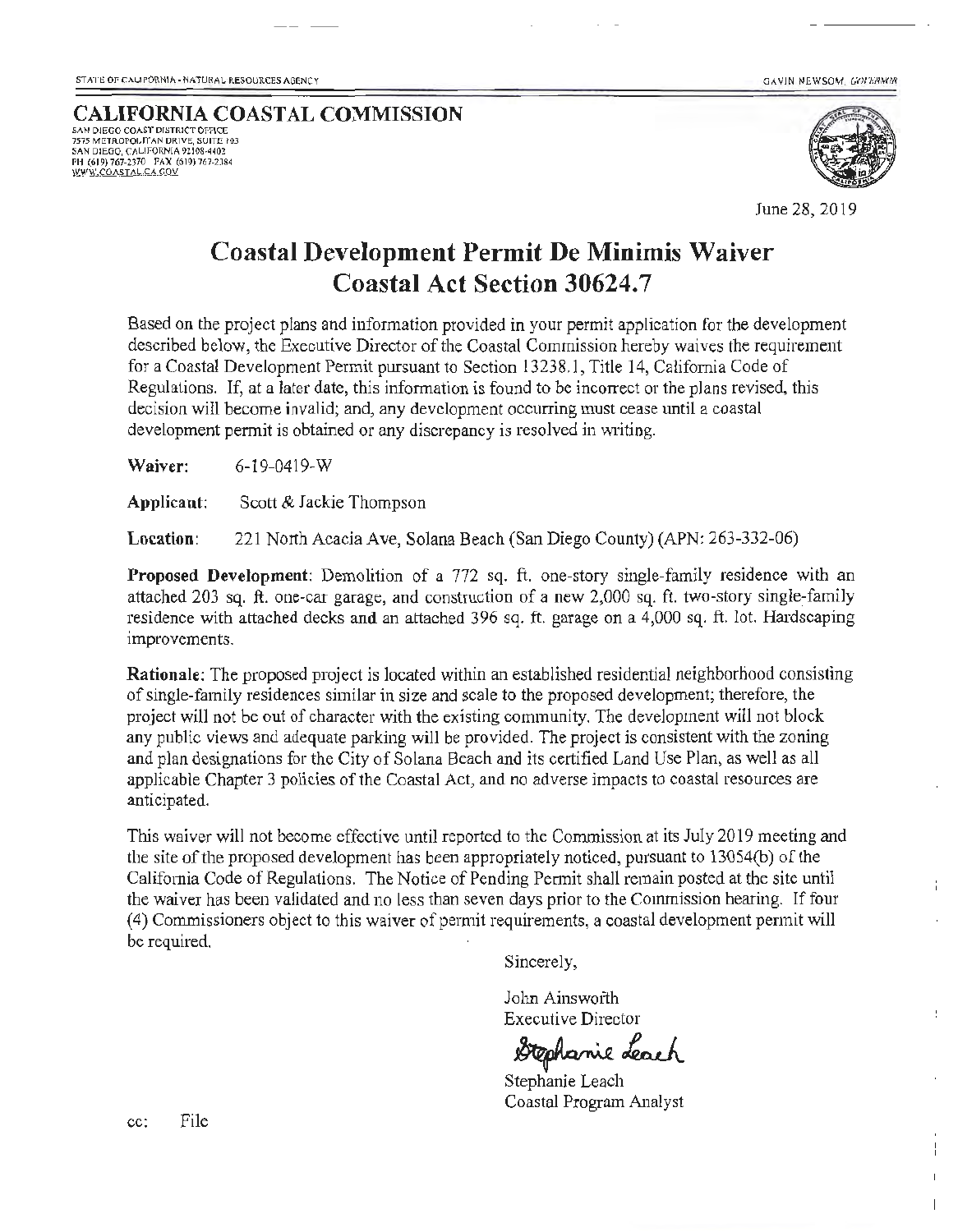### CALIFORNIA COASTAL COMMISSION 7575 METROPOLITAN DRIVE: SULIE 103 SAN DIEGO, CALIFORNIA <u>#2108-4302</u> I'll (619) 767-2370 = FAX (619) 767-2384<br>WWW.COASTAU (  $\lambda$  GOV



# NOTICE OF PROPOSED IMMATERIAL PERMIT AMENDMENT

Coastal Development Permit Amendment No. A-6-PSD-08-004-AS

.lulyl.2019

To: All Interested Parties

From: John Ainsworth. Executive Director

Subject: Permit Nos. A-6-PSD-08-04, A-6-PSD-08-04-A1, A-6-PSD-08-004-A2, A-6-PSD-08-004-AJ and A-6-PSD-08-04-A4 granted to LFS Development, LLC for: Redevelopment of former Lane field in two phases: Lane Field North will have a 205-foot high hotel with 400 guest rooms. pool, and meeting rooms. Lane field South will have a 240-foot high hotel with 400 guest rooms. a health cluh/spa. pool. ballrooms. publicly-accessible rooftop terrace. and meeting rooms. Also included are 1.100 parking spaces. 1.66 ac public park. payment of lower cost overnight accommodations mitigation fee, and contribution to Port's public shuttle system.

Project Site: North of Broadway Street between Pacific Highway and Harbor Drive. City of San Diego. San Diego County

The Executive Director of the California Coastal Commission has reviewed a proposed amendment to the above referenced permit. which would result in the following change(s):

> Allow approximately 8.237 sq.ll. of area designated as visitor-serving retail and restaurant on Level 2 of Lane Field North to be used as an event space.

### FINDINGS

Pursuant to 14 Cal. Admin. Code Section 13166(b) this amendment is considered to be IMMATERIAL and the permit will be amended accordingly if no written objections are received within ten working days of the date of this notice. If an objection is received, the amendment must be reported to the Commission at the next regularly scheduled Commission hearing. This amendment has been considered "immaterial" for the following reason(s):

The addition of the proposed event use would not change the capacity of the site nor require additional parking. The second floor terrace. which is adjacent to the proposed event space. would continue to remain open to the public at all times during the hotel's business hours. As such, the proposed project will not adversely impact coastal resources or public access to and